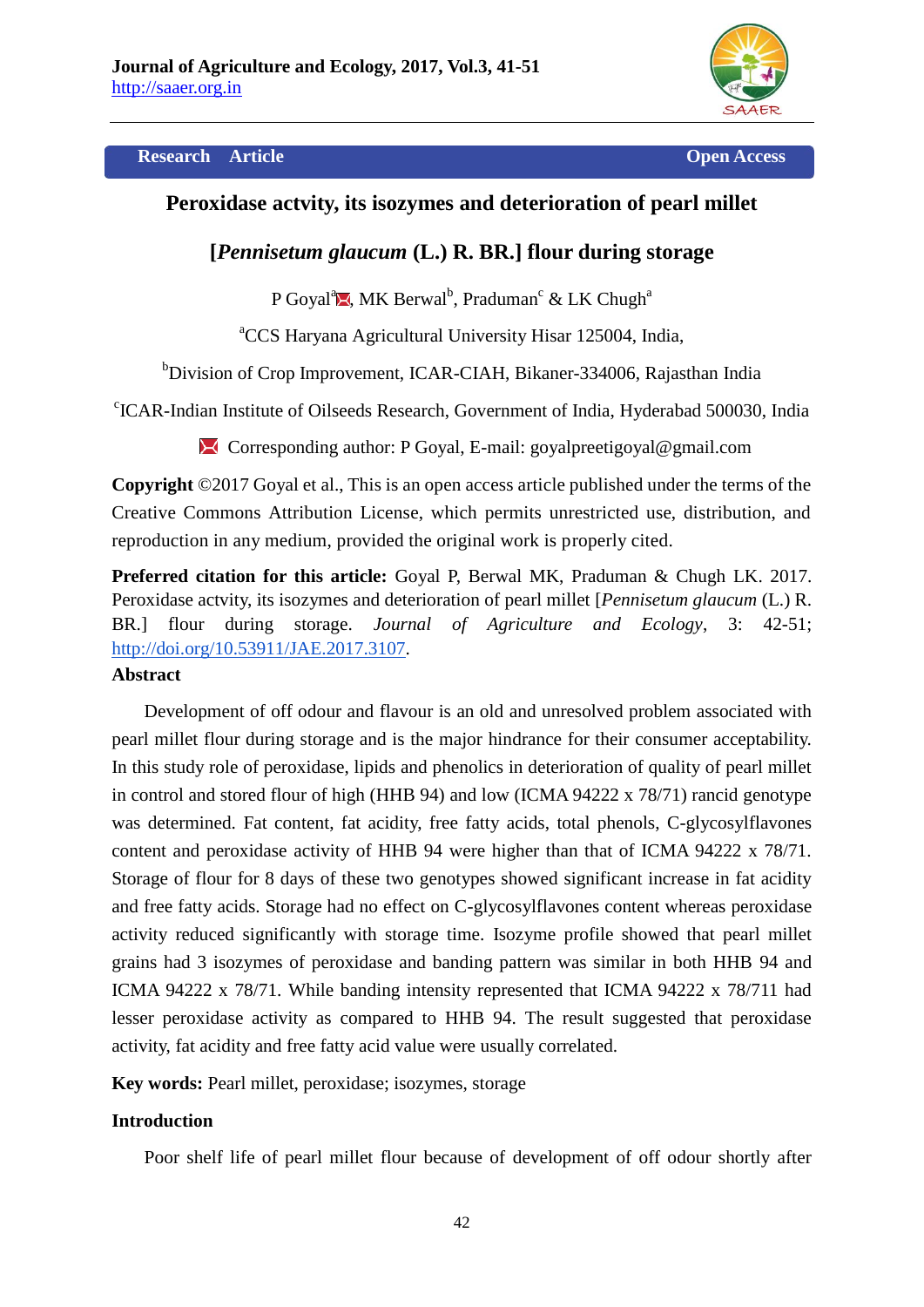

grain milling is a major constrain to wider acceptability by the consumers and quantitatively high utilization in food industry. It has been reported that pearl millet has many nutritious and medical functions (Obilana & Manyasa 2002; Yang et al. 2012).The mineral profile of pearl millet is also better than other cereals. However, the availability of these minerals is low due to certain inherent factors. Although it is good, as far as nutritive value and product development is concerned, but major constrains that obstacle its diversified utilization is rapid development of off odour in its flour during storage. Formation of volatile compounds (Thiam et al. 1976), hydrolytic cleavage of fat (Kaced et al. 1984), changes in fatty acid composition of lipids (Lai & Varriano-Marston 1980), presence of phenolics in grains and their enzymatic degradation in flour (Reddy et al. 1986; Yadav, 2003; Sharma, 2006; Berwal et al. 2016 & 2017) have been identified as the contributing factor for generating rancid odour in pearl millet flour. Presence of high level of activity of peroxidase in pearl millet also causes development of rancid odour (Chavan & Hash 1998). Peroxidase, a member of a large group of enzymes called the oxidoreductases, is considered to have an empirical relationship to off-flavours and off-odours in foods. It is related to the "beany" and "greeny" flavor of soybean (Anil & Tilak 2004). Chavan and Hash (1998) in their studies identified high activity of peroxidase as the sole cause for generation of off odour. Banger et al. (1999) showed that water soluble phenolics and peroxidase activity concentrated mainly in germ fraction of grain appeared to be responsible for odour generation in stored pearl millet meal. Yadav (2003) reported that phenol content and activity of peroxidase might play an important role in generating off flavour during storage of flour. This contention is further supported by experiments conducted with defatted flour, dephenolic flour and flour with inactive peroxidase produced using blanching and other such treatments (Sharma, 2006). To determine relationship between peroxidase activity present in grains and magnitude of off odour developed in stored pearl millet flour knowledge of the kinetic properties of peroxidase of pearl millet grain is necessary. We have recently purified and characterized peroxidase from pearl millet grains (Goyal & Chugh 2013). Much of the difficulty in understanding peroxidase is due to the presence of multiple isozymes and as many as 73 isoperoxidases characterized in the model plant *Arabidopsis thaliana* (Welinder et al. 2002). Two cathodic peroxidases were purified from durum wheat flour (Iori et al. 1995). Electrophoretic studies of 21 pearl millet lines have revealed 5 different peroxidase isozymes (Manivannan et al. 2013). Converso and Fernandez (1995) found three cationic peroxidase isozymes in wheat germ.

Different factors that could be involved in causing rancid odour, however, have been studied independent of each other by the investigators named above. Thus, overall picture about the cause(s) of instability of pearl millet flour is not yet known clearly. Nevertheless, from the available information, it appears that phenolic compounds in high concentration and/or high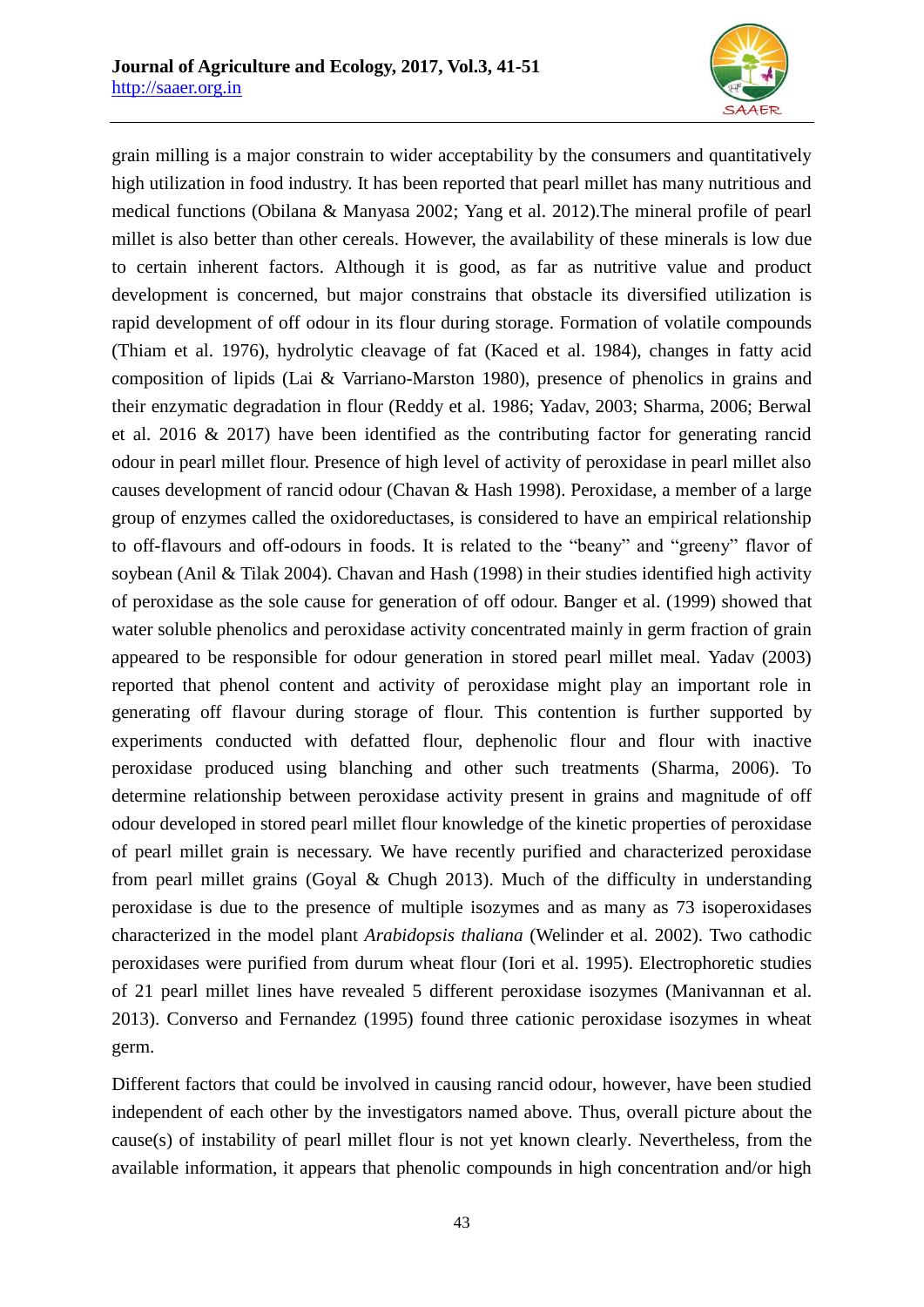

level of peroxidase activity in grains might be the major factors responsible for poor keeping quality of pearl millet flour. Hence, the present investigation was undertaken to ascertain role of fat content, phenol content and activity of peroxidase in development of rancidity in stored pearl millet flour. For conducting this experiment, two genotypes HHB 94 and ICMA 94222 x 78/71 were selected. These genotypes differed from each other in their chemical/biochemical composition as well as in development of off odour (Yadav 2003; Sharma 2006; Praduman 2006). Peroxidase isozymes were not studied in pearl millet grains yet. Now, Polyacrylamide gel electrophoresis was used to separate peroxidase isozymes from mature pearl millet grains. Moreover, contribution of different isozymes of peroxidase via their interaction with naturally occurring phenolic substrates like C–glycosylflavones towards development of off odour is yet to be explored.

### **Materials and Methods**

### **Plant material**

The present investigation was carried out on grains of two pearl millet hybrids viz. HHB 94 (F<sub>2</sub> generation) and ICMA 94222 x 78/711 (F<sub>1</sub> generation). The mature grains were procured from Bajra Section of the Department of Genetics and Plant Breeding, CCS Haryana Agricultural University, Hisar.

#### **Chemicals**

All the chemicals and biochemicals used during the present course of investigation were purchased from either of the following: Sigma Aldrich Chemical Company (St. Louis, M.D., USA); Himedia Laboratories Limited, Bombay; Sisco Research Laboratories Pvt. Limited, Bombay; SD Fine-Chem. Ltd., Mumbai. All the chemicals were of the high purity analytical grade.

#### **Preparation and storage of flour**

Flour was prepared in a cyclotec grinding mill (Foss Analytical AB, Sweden) using 0.8 mm screen. Flour thus prepared was either used immediately for chemical analysis or for conducting experiments on stored flour. For investigating effect of storage, it was stored in glass beakers covered with aluminium foil at  $37 \degree C$  in a BOD incubator at ambient humidity for specified period of time i.e. 4 or 8 days.

# **Biochemical analysis**

The samples were analyzed for crude fat, fat acidity, free fatty acids, total phenols, C-glycosylflavone, off odour, and peroxidase activity before and after storage. Crude fat was determined using the standard method of AOAC (1990). The fat acidity and free fatty acids were expressed as potassium hydroxide required to neutralize the acids in a 100 g sample and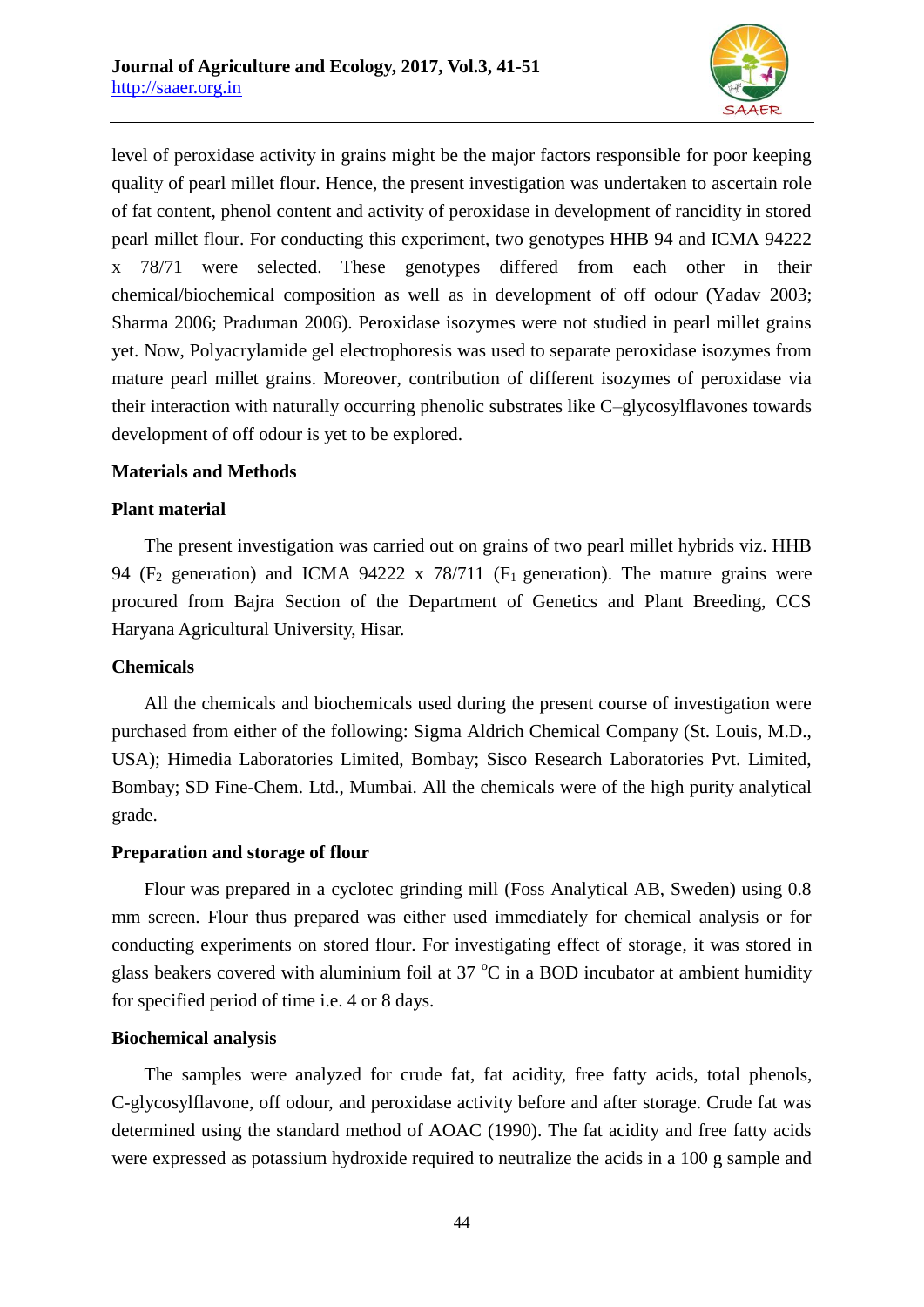

per g of fat respectively using phenolphthalein as an indicator (AOAC, 1990). Total phenols were estimated by the method of Malik and Singh (1980), using catechol as the standard. The method of Richert (1979) was used for the estimation of C-glycosylflavones. For rapid development of rancid odour and its evaluation method of Reddy et al. (1986) was used. All determinations were carried out in triplicate

### **Determination of peroxidase activity (EC 1.11.1.7)**

Peroxidase was extracted and assayed by the method of Malik and Singh (1980). One unit of enzyme activity was defined as the amount of enzyme required to increase 0.1 unit absorbance  $min^{-1}$  under the test conditions.

#### **(NH4)2SO4 fractionation**

To the crude extract obtained after centrifugation, solid  $(NH4)_{2}SO4$  was added slowly with constant stirring so as to bring the saturation to 30%. After 4 h, the precipitate was removed by centrifugation (15,000 rpm,  $4^{\circ}$ C, 20 min), and (NH4)<sub>2</sub>SO<sub>4</sub> was added to the supernatant to 65% saturation. The precipitates were collected by centrifugation as before and were dissolved in 5 mL of 0.1 M potassium phosphate buffer (pH 6.8). The resulting solution was dialyzed against the same buffer for 24 h. Every 4 h, the dialysis buffer was changed. The dialyzed  $(NH_4)$ <sub>2</sub>SO<sub>4</sub> fraction was used for visualization of isozymes.

#### **Visualization of isozymes**

For visualization of isozymes, 30-65 % saturated  $(NH<sub>4</sub>)<sub>2</sub>SO<sub>4</sub>$  fraction of HHB 94 and ICMA 94222 x 78/711 containing 50 μg of protein was loaded in the wells of 7.5% polyacrylamide gel. Electrophoresis and staining was carried out by following the method of Davis (1964).

#### **Staining**

For staining of peroxidase isozymes, method of Guikema and Shermen (1980) was employed. The gels were stained in solution of 25% acetic acid containing 0.3% benzidine and  $0.5\%$  H<sub>2</sub>O<sub>2</sub>.

#### **Protein estimation**

Protein in crude and subsequent enzyme preparations at various stages of purification was quantitatively estimated by the method of Bradford (1976).

#### **Results & Discussion**

# **Crude Fat**

Fat content of HHB 94 (7.4%) was higher than that of ICMA 94222 x 78/711 (5.7%) (Table1).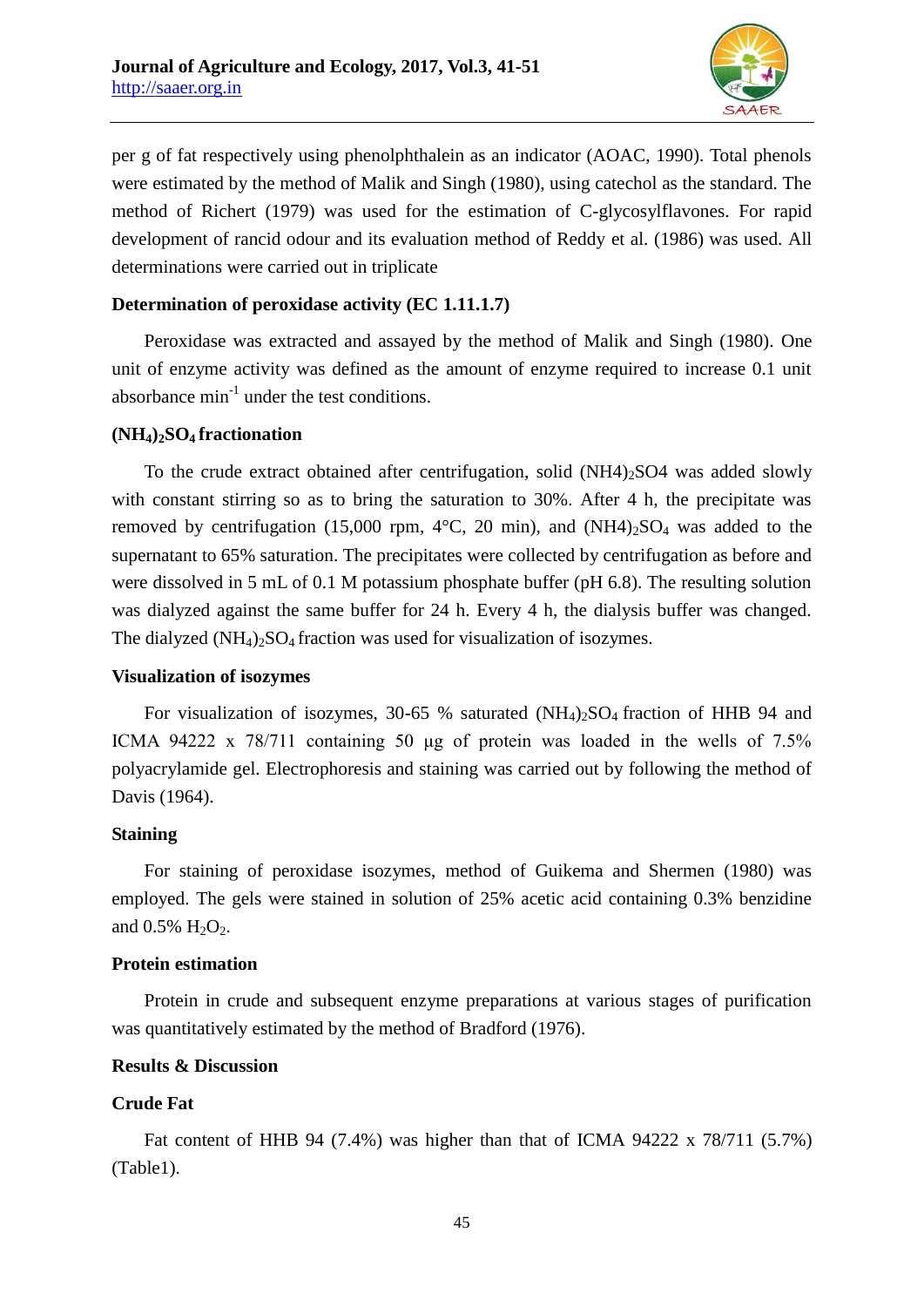

# **Fat acidity (FA)**

Upon storage FA of fresh flour of both the hybrids increased with storage time. Comparatively rate of increase in FA in fresh flour of HHB 94 was higher than that of ICMA 94222 x 78/711(Table 1). For example, Fat acidity by  $8<sup>th</sup>$  day of storage of flour of HHB 94 and ICMA 94222 x 78/711 was 474 and 240 mg KOH/100 g flour, respectively. Increase in FA of pearl millet flour stored for different time periods has been reported by many investigators (Chavan Kadlag et al. 1995; Palande et al. 1996; Chavan & Hash 1998; Bangar et al.1999; Yadav 2003; Praduman 2006; Sharma 2006; Nantanga et al. 2008; Jain 2013). Increase in fat acidity during storage is mainly due to action of lipase, causes bitterness and can make pearl millet meal unacceptable (Čepková et al. 2014).

# **Free Fatty acids (FFAs)**

Measurement of free fatty acids provides a means of the relative rate of deterioration of flour. Upon storage, FFAs in flour of both the hybrids increased with storage time. Rate of increase in FFAs of normal flour of HHB 94 was higher than that of ICMA 94222 x 78/711 (Table 1) i.e. by  $8^{th}$  day of storage of flour of HHB 94 and ICMA 94222 x 78/711 concentration of FFAs increased by 6.4 and 4.8 fold, respectively. Similar effect of storage of untreated pearl millet flour on release of free fatty acids has been documented earlier (Patel & Parmeshwaran 1992; Sangwan 2005; Praduman 2006; Jain 2013).

# **Total phenols content**

Content of total phenols of fresh flour of HHB 94 (232mg/100 g) was higher than that of ICMA 94222 x 78/711 (172 mg/100 g) Table 1. A range of 228-486 mg/100 g total polyphenols in pearl millet flour has been reported by Chavan and Hash (1998). Bangar et al. (1999) studied comparative distribution of phenolics in pearl millet grain fractions and reported that concentration of water soluble phenolics in the defatted meal (136 mg/100 g) was lower than in the germ (1216 mg/100 g). Variations in concentration of phenols reported in those studies might have been due to differences in the extraction solvents and method of extraction. During the present investigation, phenols were extracted in cold methanol. Further, there was no effect of storage on total phenols content of any type of flour of both the hybrids.

# **C-glycosylflavones**

C-glycosylflavones content of normal flour of HHB 94 was higher than that of ICMA 94222 x 78/711. There was no effect of storage of all the types of flour on C-glycosylflavones content were observed (Table 1).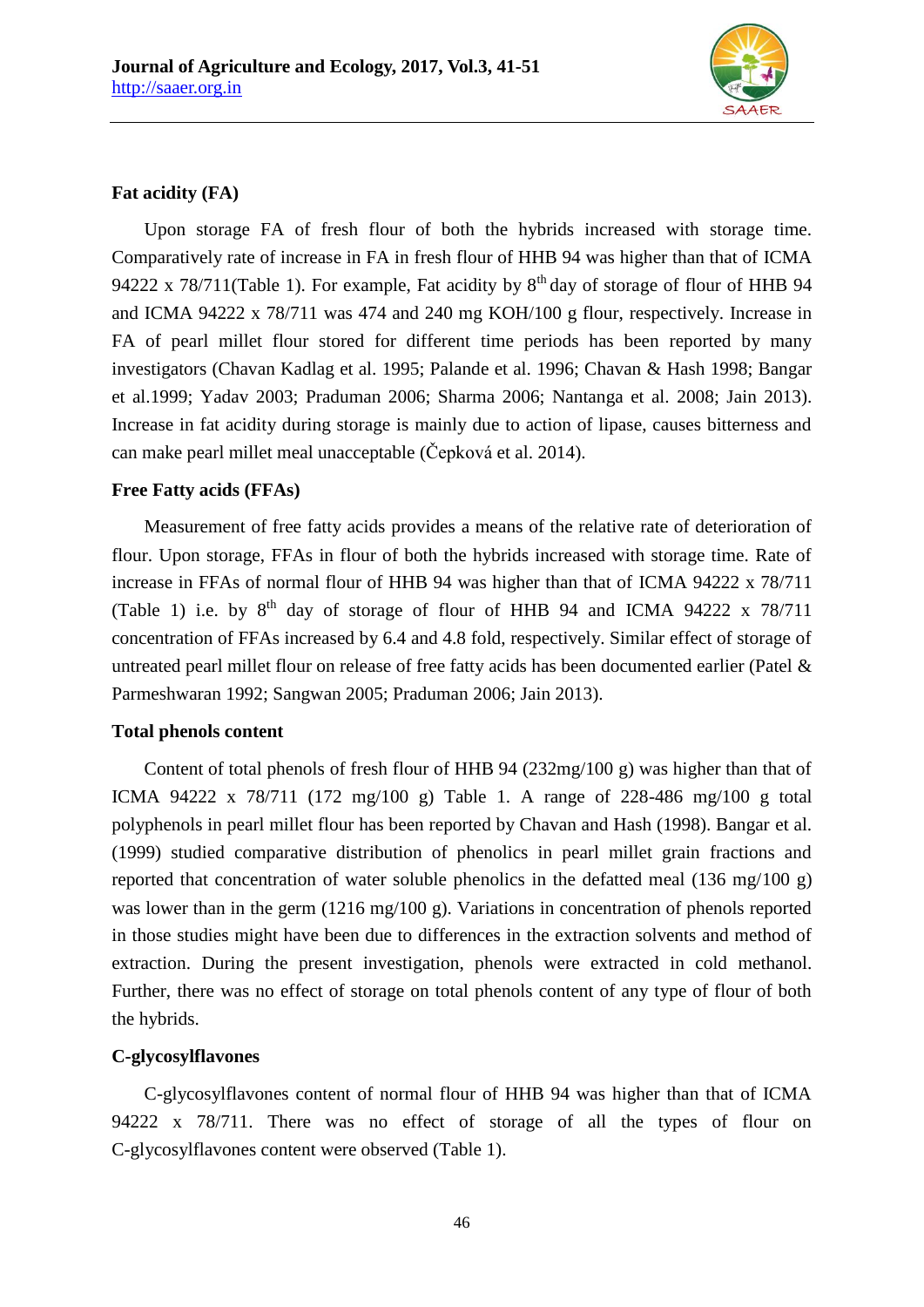

| Parameters                       | <b>HHB 94</b>   | ICMA 94222 x 78/711 |
|----------------------------------|-----------------|---------------------|
| Crude Fat (%)                    | $7.4 \pm 0.5$   | $5.7 + 0.7$         |
| Fat acidity (mg KOH/100g flour)  |                 |                     |
| 0 <sub>day</sub>                 | $33.9 \pm 2$    | $40\pm1$            |
| 4 day                            | $231.7 \pm 2.1$ | $140+2.0$           |
| 8 day                            | $474.6 \pm 3.7$ | $240 \pm 3.2$       |
| Free fatty acids (mg KOH/g fat)  |                 |                     |
| 0 day                            | $4.9 \pm 1$     | $4.2 \pm 0.5$       |
| 4 day                            | $21.7 \pm 2.1$  | $14 + 1.7$          |
| 8 day                            | $31.5 \pm 2.3$  | $20.3 \pm 2.7$      |
| Peroxidase activity (units)      |                 |                     |
| 0 <sub>day</sub>                 | $320 \pm 5$     | $260 \pm 5$         |
| 4 day                            | $240 + 1$       | $140 + 1$           |
| 8 day                            | $194 + 2$       | $110 \pm 1$         |
| Total phenols (mg/100g of flour) |                 |                     |
| 0 <sub>day</sub>                 | $232 \pm 0.5$   | $172 \pm 0.8$       |
| 4 day                            | $232 + 1$       | $172 \pm 1$         |
| 8 day                            | $232 + 1$       | $172 \pm 1.5$       |
| C-glycosylflavones content       |                 |                     |
| $0 \, day$                       | $36.6 \pm 0.1$  | $30.3 \pm 0.3$      |
| 4 day                            | $36.6 \pm 0$    | $30.3 \pm 0.1$      |
| 8 day                            | $36.6 \pm 0.1$  | $30.3 \pm 0.2$      |

**Table 1.** Effect of storage on biochemical parameters responsible for deterioration of flour

Units 0.1 change in OD/min is 1 unit of enzyme activity

# **Activity of peroxidase**

Results on activity of peroxidase of HHB 94 and ICMA 94222 x 78/711 are presented in Table 1. Fresh flour of HHB 94 possessed 365 units of peroxidase activity which was higher than that present in flour of ICMA 94222 X 78/711 (281 units). Presence of peroxidase in pearl millet has also been observed by other investigators (Chavan & Hash 1998; Bangar et al. 1999). As reported earlier (Yadav 2003; Praduman 2006; Sharma 2006; Jain 2013), upon storage activity of peroxidase in control as well as modified (all the types) flour of both the hybrids was continuously decreased till 8 days of storage. Peroxidase is also important in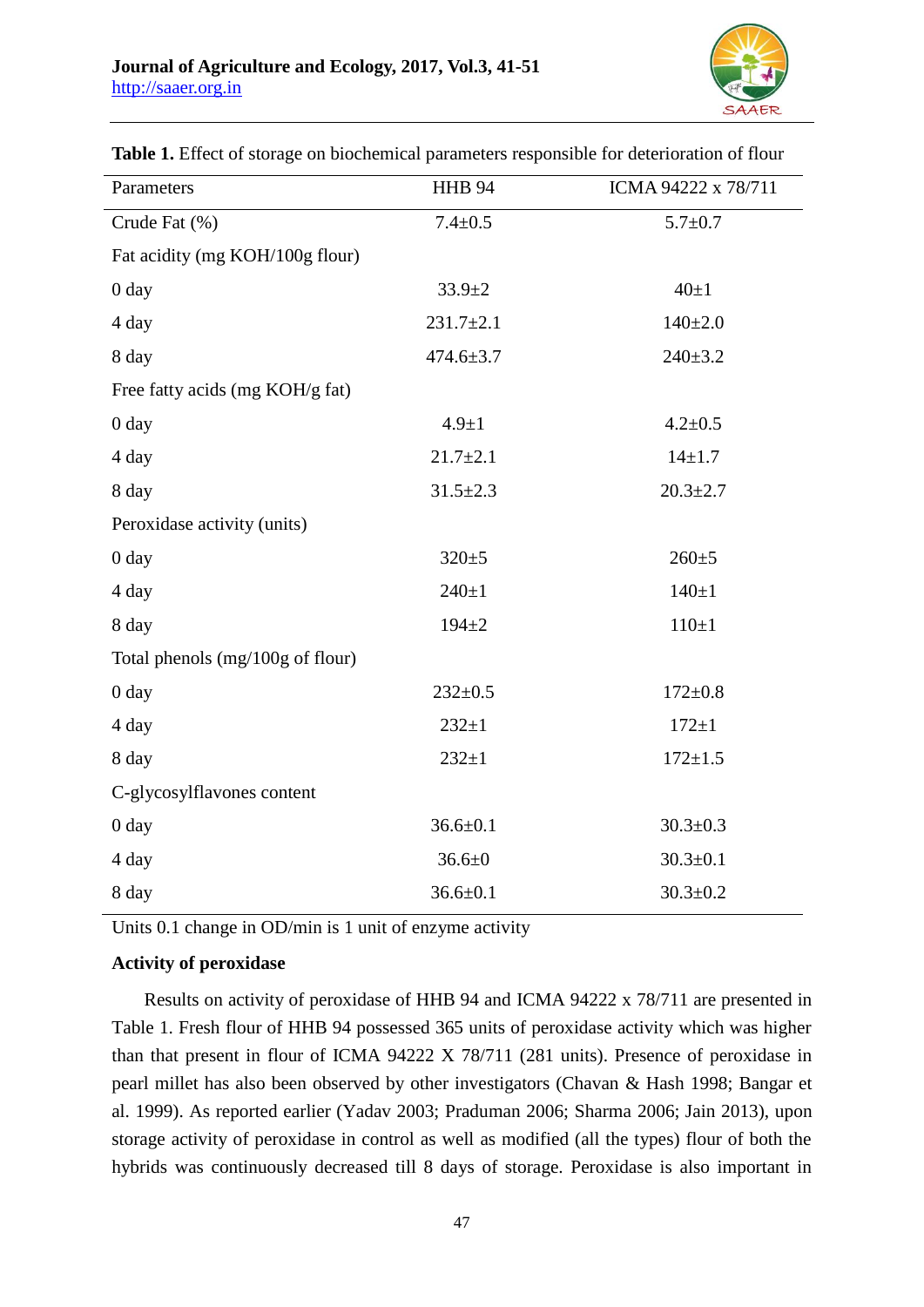

quality deterioration of buckwheat flour and flour of high peroxidase varieties tends to deteriorate quickly (Suzuki et al. 2010).

### **Development of off odour**

Development of off odour in flour of these genotypes stored for 8 days was also recorded and presented in Table 2. It was observed that HHB 94 developed strong off odour (more than 4.0).

| <b>Table 2.</b> Development of off odour during storage (8 day) of pearl millet flour |  |  |  |
|---------------------------------------------------------------------------------------|--|--|--|
|---------------------------------------------------------------------------------------|--|--|--|

| Genotypes           | Rancidity flavour |
|---------------------|-------------------|
| <b>HHB 94</b>       | 5.0               |
| ICMA 94222 x 78/711 | 2.7               |

# **Isozymes**

Isozymes profile of peroxidase as depicted in Plate 1 HHB 94 and ICMA 94222 x 78/711 had 3 isozymes of peroxidase. In both the variety the pattern remained the same while the banding intensity corresponded to lesser peroxidase activity in ICMA 94222 x 78/711.





Lane 1: HHB 94, Lane 2: ICMA 94222 x 78/711

Pearl millet grains of HHB 94 and ICMA 94222 x 78/711 exhibited three peroxidase isozymes with similar pattern (Plate 1) but the intensity of band indicated that ICMA 94222 x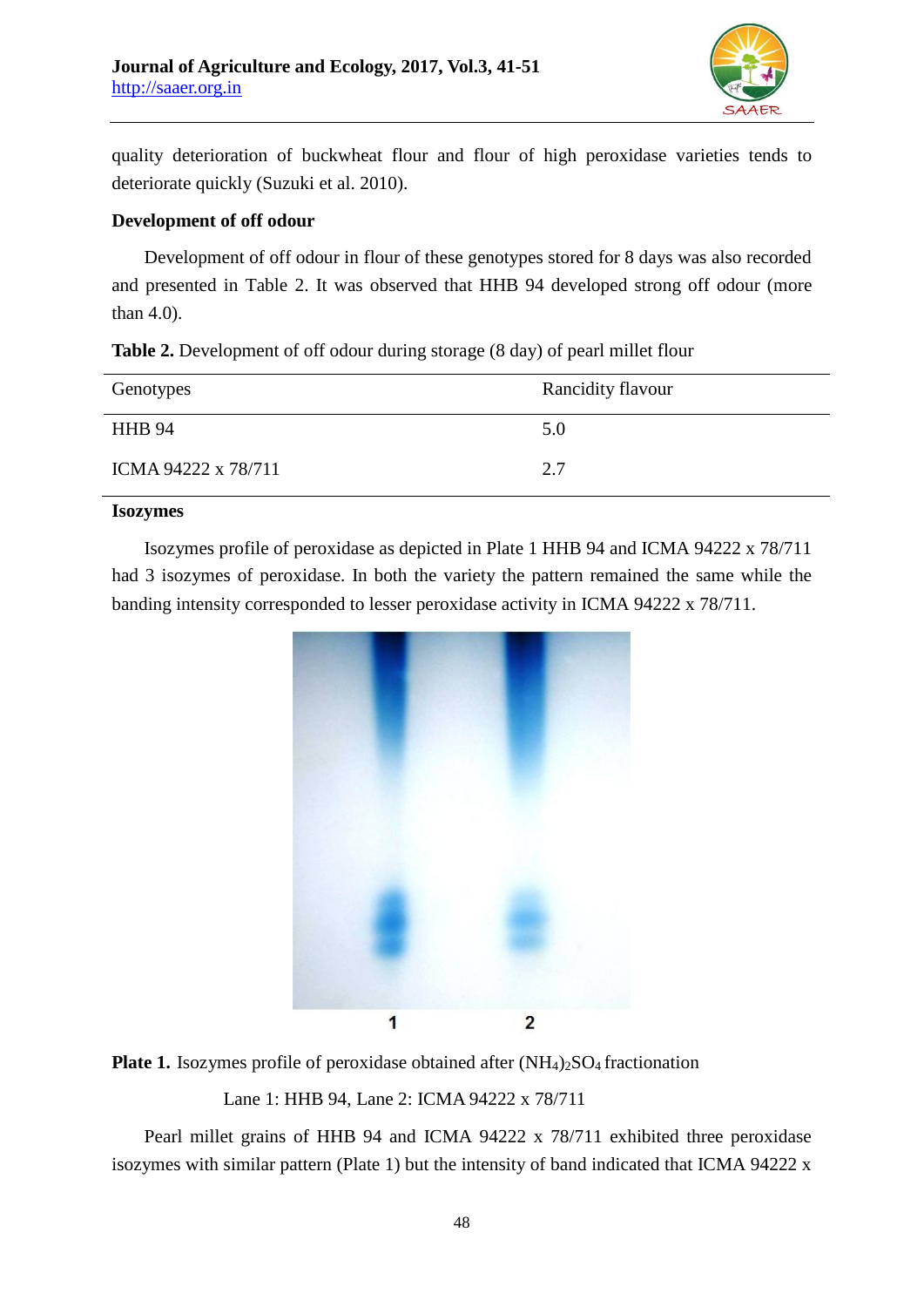

78/711 grains had less peroxidase activity compared to HHB 94 and higher activity in HHB 94 was not due to any additional peroxidase isozymes. Manivannan et al. (2013) reported five peroxidase isozymes in pearl millet. Laugesen et al. (2007) found three distinct POXs in barley.

Further investigations are needed to identify, resolve and characterize isozymes in pearl millet. Experiments on identification and quantification of carbohydrates, association of the enzyme protein with phenolic compounds and interaction with C-glycosylflavones and/or other phenolics present in pearl millet, are needed before its clear cut role in mechanism of its involvement in the phenomenon of off odour development is identified.

### **Acknowledgements**

Preeti thanks Department of Science & Technology, Govt. of India for providing financial assistance in the form of INSPIRE fellowship (SRF). The authors are also grateful to Chaudhary Charan Singh Haryana Agricultural University, Hisar for providing all the facilities required during the course of investigation.

### **References**

- Anil D & Tilak RM. 2004. Off-flavour development in soybeans: comparative role of some antioxidants and related enzymes. *Journal of the Science of Food and Agriculture*, 84:547–550.
- AOAC 1990. Official Methods of Analysis. Association of Official Analytical Chemists, Washington, D.C.
- Bangar MU, Bhite BR, Kachare DP & Chavan JK. 1999. Role of phenolics and polyphenol oxidizing enzymes in odour generation in pearl millet meal. *Journal of Food Science and Technology,* 36: 535-537.
- Berwal MK, Chugh LK, Goyal P & Kumar R. 2016. Variability in total phenolic content of pearl millet genotypes: inbreds and designated B-lines. *Journal of Agriculture and Ecology*, 1: 41-49.
- Berwal MK, Chugh, LK, Goyal P, Kumar R, and Dev Vart. 2017. Protein, Micronutrient, Antioxidant Potential and Phytate Content of Pearl Millet Hybrids and Composites Adopted for Cultivation by Farmers of Haryana, India. *International Journal of Current Microbiology and Applied Sciences*, 6(3): 376-386.
- Bradford MM. 1976. A rapid and sensitive method for the quantitation of microgram quantities of proteins utilizing the principal of protein dye binding. *Analytical Biochemistry*, 72: 248-254.

Čepková PH, Dvořáková Z, Janovská D & Viehmannová V. 2014. Rancidity development in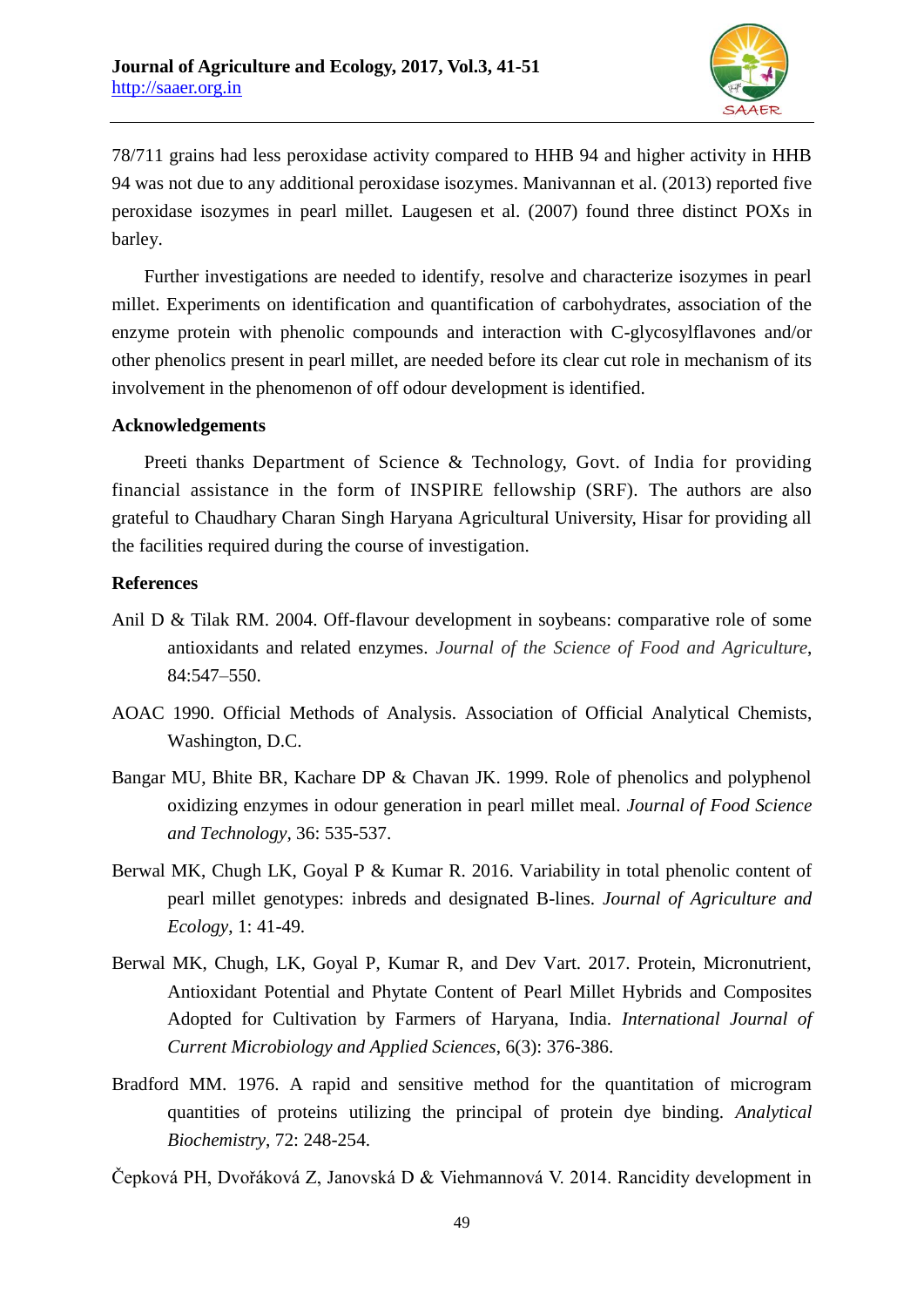

millet species stored in different storage conditions and evaluation of free fatty acids content in tested samples. *Journal of Food, Agriculture and Environment,* 12: 101-106.

- Chavan JK & Hash CT. 1998. Biochemical constituents related to odour generation in some ICRISAT pearl millet materials. *ISMN.* 39: 151-152.
- Converso DA & Fernandez ME. 1995. Peroxidase isozymes from wheat germ: purification and properties. *Phytochemistry,* 40: 1341-1345.
- Davis BJ. 1964. Disc electrophoresis II. Method and application to human serum proteins. *Annals of the New York Academy of Scientices,* 121: 404-427.
- Goyal P & Chugh LK. 2013. Partial purification and characterization of peroxidase from pearl millet [*Pennisetum glaucum* (L.) R. Br.] grains. *Journal of Food Biochemistry,* 38: 150–158.
- Guikema JA & Shermen LA. 1980. Electrophoretic profiles of cyanobacterial membrane polypeptides showing heme dependent peroxidase activity. *Biochemica et Biophysica Acta,* 637: 189-201.
- Iori R, Cavalieri B & Palmieri S. 1995. Cathodic peroxidases of durum wheat flour. *Cereal Chemistry,* 72(2): 176-181.
- Jain S. 2013. Biochemical studies on shelf life of pearl millet [*Pennisetum glaucum* (L.) R. Br.] flour. *M.Sc. Thesis*, CCS HAU, Hisar, India
- Kaced I, Hoseney RC & Varriano-Marston E. 1984. Factors affecting rancidity in ground pearl millet (*Pennisetum americanum* L. Leeke). *Cereal Chemistry,* 61(2): 187-192.
- Kadlag RV, Chavan JK & Kachare DP. 1995. Effects of seed treatments and storage on the changes in lipids of pearl millet meal. *Plant Foods for Human Nutrition,* 47: 279-285.
- Lai CC & Varriano-Marston E. 1980. Changes in pearl millet meal during storage. *Cereal Chemistry,* 57(4): 275-277.
- Malik CP & Singh SB. 1980. In: *Plant enzymology and histoenzymology*. Kalyani Publishers, New Delhi, p. 53.
- Manivannan A, Nimbal S. & Chhabra AK. 2013. Peroxidase isozyme characterization of elite genotypes of pearl millet [*Pennisetum glaucum* (L.) R. Br.]. *African Journal of Agricultural Research*, 8(28): 3662-3667.
- Nantanga KMK, Seetharaman K, Kock LH & Taylor RNJ. 2008. Thermal treatments to partially pre-cook and improve the shelf life of whole pearl millet flour. *Journal of the Science of Food and Agriculture*, 88: 1892-1899.